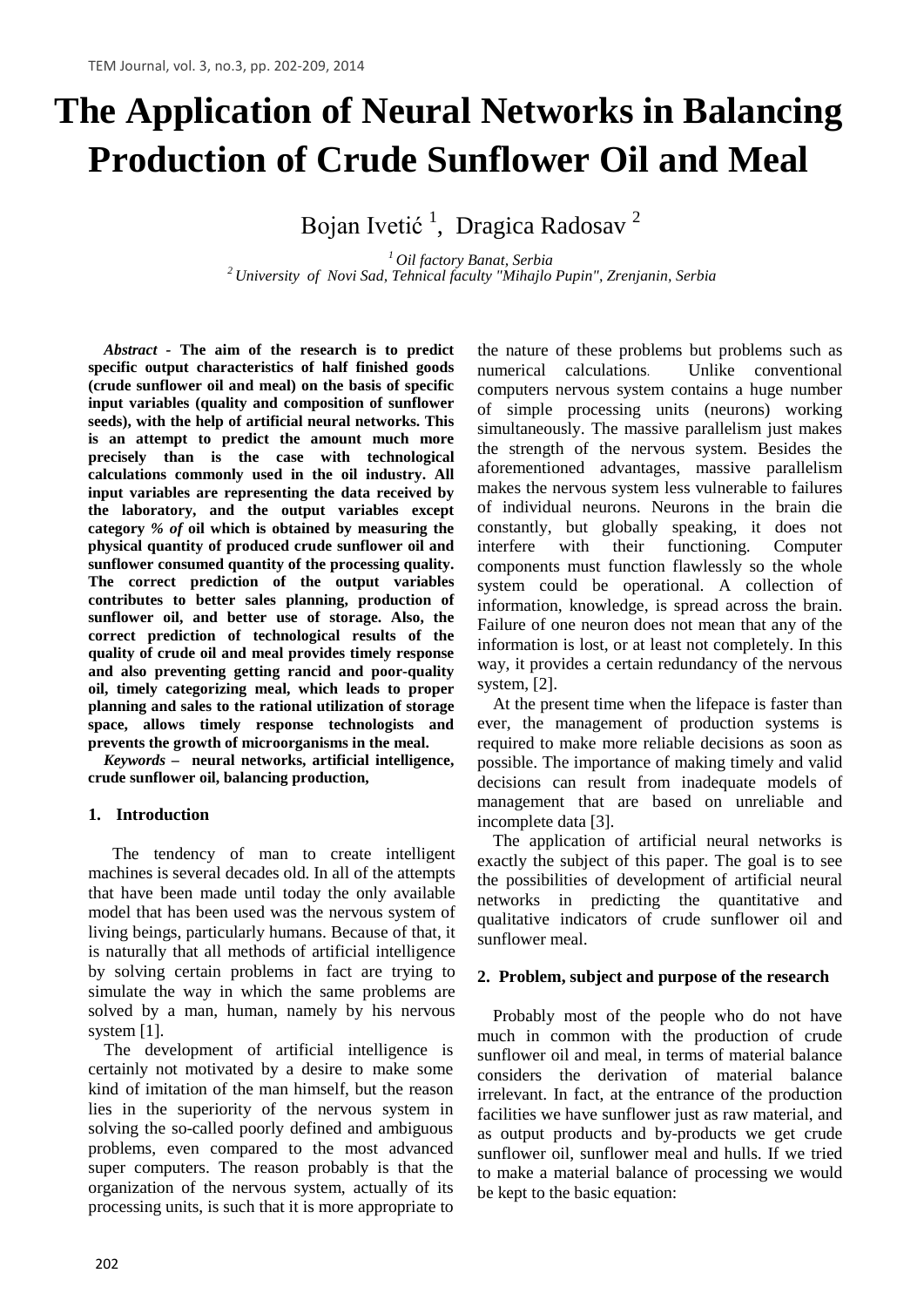#### **Amount of sunflower = amount of sunflower oil + amount of sunflower meal + amount of hulls + loss in water**

This raises the question of the amount of produced sunflower and sunflower meal, and how much hulls do we get?

So, if everything was so simple, technology calculations would solve the problem on the basis of laboratory data on the quality of raw materials and oil and provide the information about the ratio between obtained quantities. The experience of the process shows that it does not go so easily.

In the following 2 tables the percentage of obtained quantities of oil and meal is shown by technological calculations and it is compared with the obtained physical quantities.This data is from processed crop in 2012 in Oil Factory Banat AD.

*Table 1.* Material balance of obtained products based on technological calculations

| $\%$       | Dryin<br>g | Hull<br>sectio | Pressi<br>ng | Extract<br>ion | total  |
|------------|------------|----------------|--------------|----------------|--------|
|            | plant      | n              | sectio       | section        |        |
| oil        |            |                | 35.35        | 7.64           | 42.99  |
| meal       |            |                |              | 37.66          | 37.66  |
| water      | 2.69       |                | 1.86         | $-0.78$        | 3.77   |
| impurities | 0.25       |                |              |                | 0.25   |
| hulls      |            | 15.32          |              |                | 15.32  |
| total      | 2.94       | 15.32          | 37.22        | 44.52          | 100.00 |

*Table 2. Physical (real) material balance*

| Oil        | 40,95% |
|------------|--------|
| Meal       | 38,49% |
| water      | 4,19%  |
| impurities | 0,32%  |
| hulls      | 16,05% |

Comparing data presented in the previous two tables we could see significant differences. By now, the model of Oil Factory Banat, when it comes to sales and production plans, has been based on technological calculations. Results have been taken with a grain of salt because the prediction of resulting amount has been bad enough. The market position of Oil Factory Banat AD has been significantly and negatively affected by this miscalculation. Also, orders arranged in advance had to be cancelled due to lack of oil. This situation has demanded a different approach to the forecast of the amount of products and by-products.

Another problem is to predict the quality of crude oil and meal. Namely, sales plans and further production are generated without an oil production plan and with no indications that meal sometimes does not meet all the requirements defined in standards and laws. The commercial service often plans out the sale of certain quantities of goods, excluding a potential quality problem that requires further refinement of crude sunflower oil and includes delivery for customers delayed. It also happens that customer requires certain quality which is above the prescribed standards and the management of Oil Factory Banat can not give the answer if these conditions are acceptable in terms of quality to be achieved for the simple reason-there is not a good prediction of quality of obtained product.

The solution to this situation is to predict the quality of sunflower oil and meal as precisely as possible based on the input parameters obtained by laboratory analysis. Neural networks are used for this purpose.

Based on everything said in the previous section, the case study is to predict the specific output characteristics of semi-finished products (crude sunflower oil and meal) on the basis of specific input variables (quality and composition of sunflower seeds), with the help of artificial neural networks.

This is an attempt to predict the quantity more precisely than is the case with technological calculations commonly used in the oil industry. All input variables are representing the data obtained through laboratory, and also the output variables except categories *% of* oil which is obtained by physical measurement of quantity of produced crude sunflower oil and expended quantity of sunflower, the processing quality. Categories were selected as the most important categories by leading technologists of Oil Factory Banat AD. Next sketch illustrates the subject of this paper the best: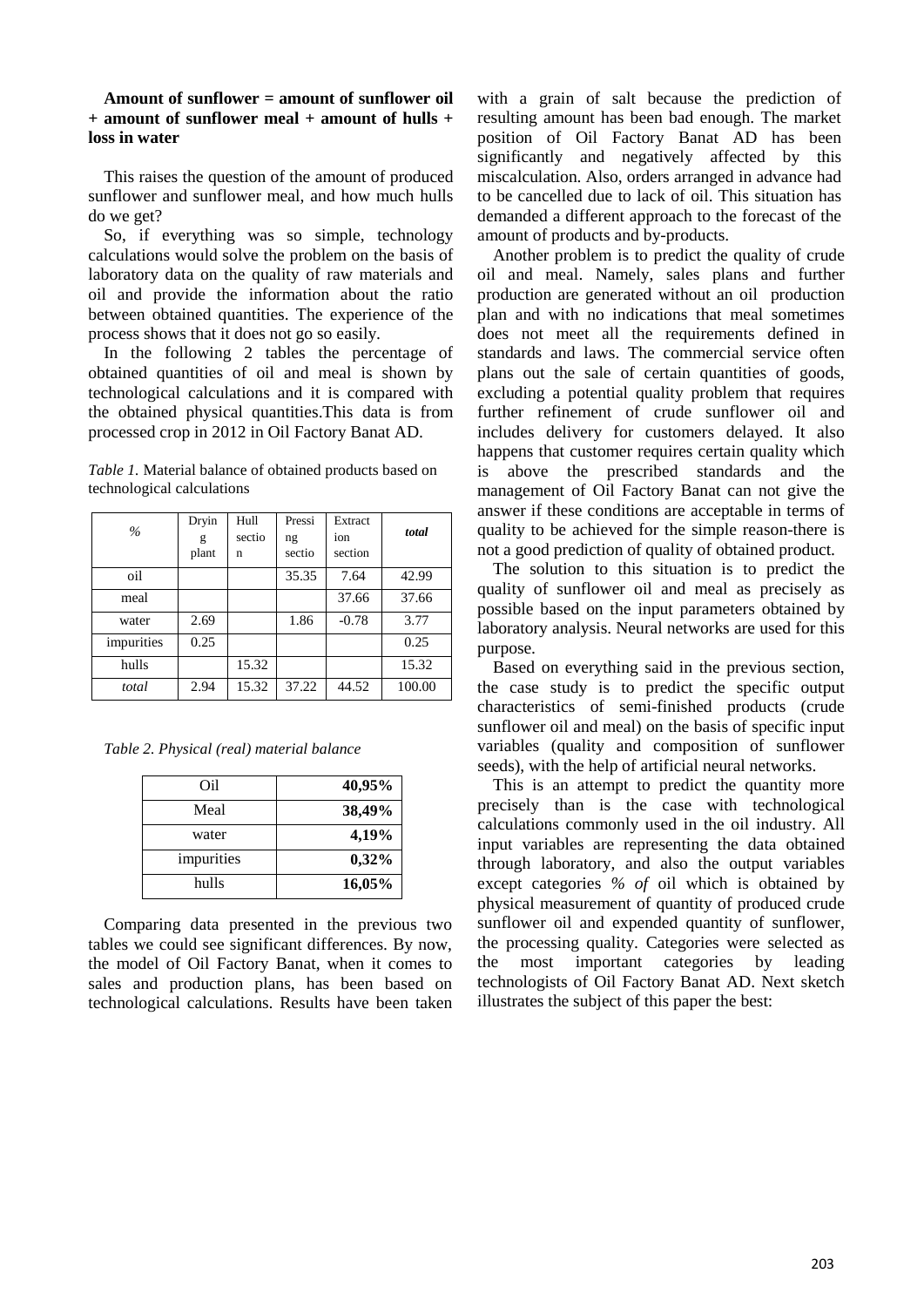

*Figure 1. Purpose of research*

*Table 2. Reasons necessary to predict the output parameters*

| <b>OUTPUT CHARACTERISTIC OF</b><br><b>THE MODEL</b>                                                       | WHY IS IT IMPORTANT TO PREDICT<br><b>PROPERLY?</b>                                                                                            |
|-----------------------------------------------------------------------------------------------------------|-----------------------------------------------------------------------------------------------------------------------------------------------|
| % of crude sunflower oil obtained in relation to the<br>input quantity of processing quality of sunflower | provides sales planning<br>$\bullet$<br>planning further production<br>$\bullet$<br>allows the rational use of storage space                  |
| % of free fatty acids (FFA) in sunflower crude oil                                                        | provides timely response and preventing<br>getting rancid and poor-quality oil                                                                |
| % of proteins in sunflower meal, which occurs as a<br>by-product in the production of crude oil           | allows timely categorizing the meal, which<br>$\bullet$<br>leads to a proper sales planning and to a<br>rational utilization of storage space |
| % of volatiles (moisture) in sunflower meal as an<br>important category of material balance               | provides timely response and thus prevent the<br>$\bullet$<br>development of microorganisms in meal                                           |

# **3. Systematic approach to creating a neural model for prediction**

Selecting data: In order to select data properly from a set of available data and eventually to form a neural model, first it is necessary to determine the purpose of the model. Determine the purpose of the model means to determine which variable the system wants, and also is able to predict considering the available data.

• Selection of input variables: Earlier it was thought that the artificial neural network were capable of determining the importance of specific variables independently for which the selection of

optimum input variables has not been paid much attention [3]. However, it was shown that the use of large number of input variables results in larger and more complex model, in addition to computational inefficiency has a tendency of "learning by heart", and it is easy to overtrain, [4]. That is the reason why at the entrance of the model are only six features, although the laboratory of Oil Factory Banat examines over 15 categories of quality of input seeds. Selecting the most important features is developed in cooperation with leading technologists of Oil Factory Banat AD.

• Data processing: data are used from information system of Oil Factory Banat. Data are stored in an Oracle database 11g Release 2 and are obtained by creating a number of SQL-s, as well as a base view.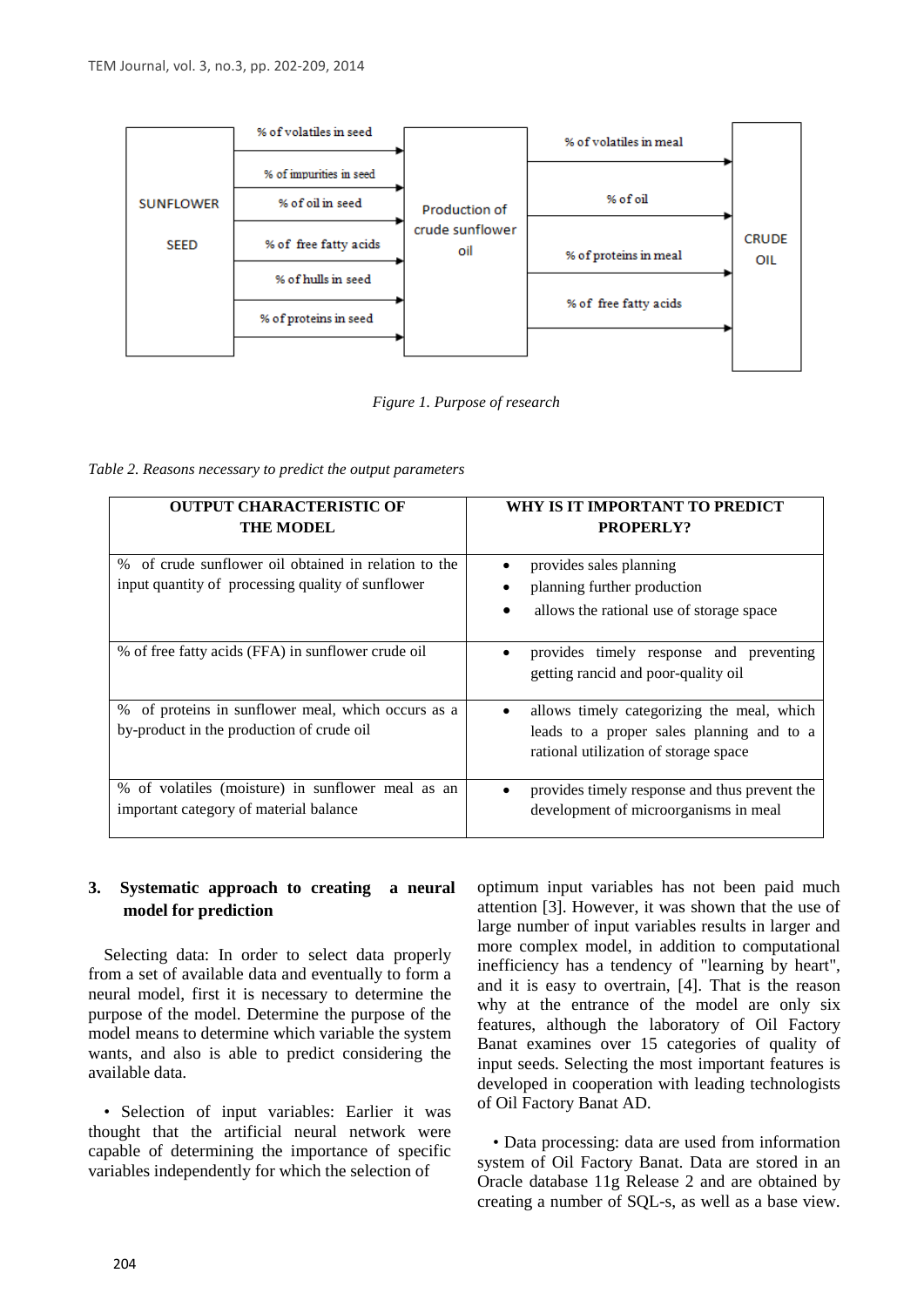Processing is done in the SQL Navigator tool version 6.1. Data prepared like this are exported in xls file suitable for importing into the tool for training the neural network. The prepared data could be found in the appendix of this paper. To process the input values in the form of preparation, training, testing the artificial neural network, a statistical software tool Statistica version 7.0. is used. Beside these operations, all the descriptive statistics, correlations, and all the charts and tables presented in this paper in the presenting research section are made by these tools.

• Distribution of data: Although the importance of correctly divided data due to the direct influence to the quality of the model emphasized earlier, according to the report, [3] the division of data is usually conducted by arbitrary or random distribution, not by considering the statistical properties of the sub-sets created division. This practice is not changed much even in the last decade, as can be seen in [5]. In this paper, data are most often distributed in the following structure: Number of samples to train: validation samples No. : No. of test samples = 50%: 25%: 25%

• Choosing the network architecture: Determine the neural network architecture means to determine the type of network that will be used to form the neural model. This step is probably the most important step in the neural model formation, because the other steps depend on this step and it is good to decide at the outset which architecture will be used. MLP two-layer neural network with the universal aproximator capacity, [6], or with nonlinear (sigmoidal) activation function in the hidden layer and linear activation function in the output layer, is the most used architecture for modeling this system. Although, according to [7] there are reports on the profitability of the use of more hidden layers due to the greater flexibility of the model and a smaller total number of parameters, there are also reports of network training with difficulties with two hidden layers due to more expressive problem of local minimum, [8] and is still proposed to MLP neural networks with one hidden layer. Beside MLP architecture, the RBFNN is also been used for flow modeling. The aim is to detect which one of two architectures provides better performance.

• Adjusting the structure of the model: As the number of input neurons is determined by dimensions of the input vectors in the third step, and a number of output neurons by dimension of the output vectors in the first step when using the MLP architecture with the status of universal aproximator, determining the structure of the network is reduced

to determining the number of hidden neurons layer. The optimal number of hidden layer neurons is very important for proper operation of the model because it directly affects the general properties. An excessive number of neurons will form a network with too many parameters and will be inclined to overtraining (*overfitting*). On the contrary, the network with an insufficient number of neurons, or the parameters, will be unable to approximate the set of non-linear relations in the correct manner, so there is a problem called underfitting. Generally, the optimal number of hidden layer neurons is the minimum number of neurons, which enables the network to model the ratio between input and output data correctly. However, a method for accurate and reliable determination of minimum number of neurons required is not determined yet. What is possible to determine, in some extent, is the upper limit, or the maximum number of neurons in the hidden layer, which could be used for the modeling the system represented by a given set of data. In the operation software Statistica 7.0 modeled a number of models and chooses five of them to display. Practically, this work is solved by software. It is only necessary to determine the upper limit of the number of hidden neurons. In this paper 10 is the maximum number of neurons of the hidden layer.

• Calibration of the model: Model calibration is the process of setting up the model parameters and network training and carrying out one of the algorithms described in the theoretical part of the paper. In general, the goal of training is to find a set of values for adjustable parameters of the network for which the error or the objective function is minimal. As the objective function a different criteria of quality are used, and square errors MSE and SSE are commonly used.

• Testing the model: When it comes to examining the model or testing, actually the validation, it should distinguish testing the model for the time validation process, the identification of independent tests and the procedure of identification. Testing the model during the identification, validation, is usually implemented using single quality criteria and measures that are used as the objective function for model calibration, while for the model evaluation several different measures could and must be used. The most commonly used quality measures that are used as the objective function is the sum of squared errors and mean square error, while the assessment model uses a number of measures for evaluating the absolute and relative accuracy of the model. The following table shows the basic characteristics of the input and output parameters. Beside the number of samples, the average value is shown too, and also the minimum and maximum value, or the standard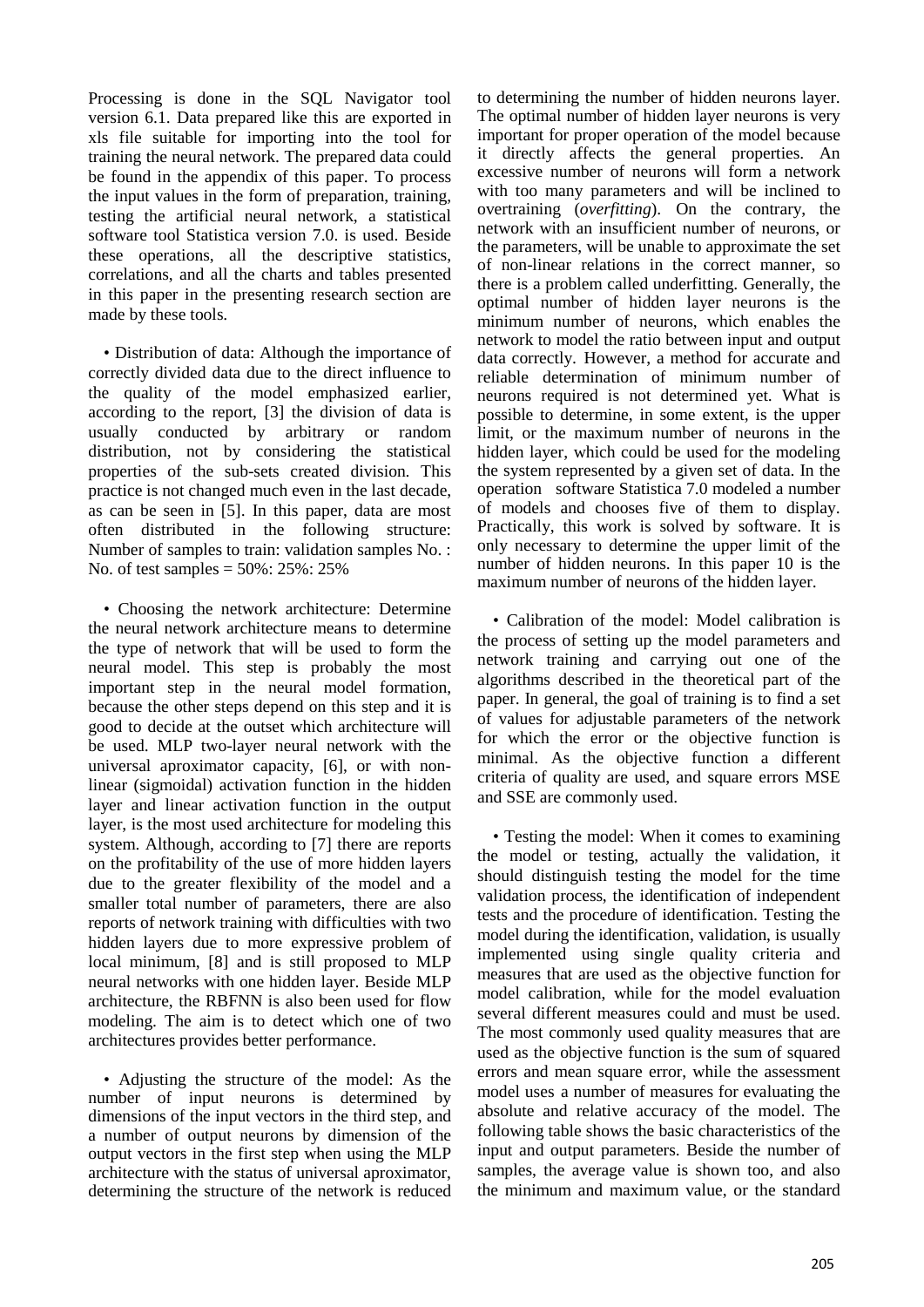deviation of the mean. Then histograms of output variables are given, in order to introduce the movements of individual categories. Display indicates that the analysis was performed on 198 valid series. One series represented the average results within one day of work in production order.

*Table 4. Descriptive statistics of input and output parameters*

|                                     | Valid N | Mean     | Minimum  | Maximum  | Std.Dev. |
|-------------------------------------|---------|----------|----------|----------|----------|
| % of free fatty acids (FFA) in seed | 197     | 0.80015  | 0.43000  | 2.31000  | 0.201316 |
| % of oil in seed                    | 198     | 46.09581 | 44.33000 | 47.99000 | 0.730974 |
| % of impurities in seed             | 198     | 3.16384  | 2.00000  | 5.68000  | 0.517992 |
| % of hulls in seed                  | 198     | 27.08121 | 13.57000 | 28.44000 | 1.407219 |
| % of volatiles in seed              | 198     | 6.05672  | 4.91000  | 7.38000  | 0.473297 |
| % of proteins in seed               | 198     | 14.10247 | 12.18000 | 15.69000 | 0.621098 |
| % of free fatty acids (FFA) in oil  | 198     | 0.90308  | 0.51000  | 1.60000  | 0.177650 |
| % of obtained oil                   | 198     | 42.98374 | 36.27000 | 48.93000 | 2.894969 |
| % of proteins in meal               | 198     | 31.19944 | 27.66000 | 34.79000 | 1.328202 |
| % volatiles in meal                 | 198     | 10.92182 | 7.89000  | 12.69000 | 0.856198 |

## **4. A neural network for estimate the percentage of free fatty acids in crude sunflower oil**

Summary results of learning are presented in the following table:

| Table 5. Summary analysis of learning neural networks percentage SMK oil |  |  |  |  |  |  |  |
|--------------------------------------------------------------------------|--|--|--|--|--|--|--|
|--------------------------------------------------------------------------|--|--|--|--|--|--|--|

| Profile        | Train    | Select  | Test    | Train   | Select  | Test    | Training/Membe | Input | Hidden(  |
|----------------|----------|---------|---------|---------|---------|---------|----------------|-------|----------|
|                | Perf.    | Perf.   | Perf.   | Error   | Error   | Error   | rs             | s     | 1)       |
|                |          |         |         |         |         |         |                |       |          |
| RBF 1:1-11-1:1 | 0.702852 | 1.52189 | 0.75539 | 4.56995 | 14.9216 | 5.67231 | KM,KN,PI       |       | 11       |
| Linear 3:3-1:1 | 0.859914 | 0.83580 | 0.87283 | 0.14877 | 0.2111  | 0.17322 | PI             | 3     | 0        |
| Linear 4:4-1:1 | 0.859808 | 0.83510 | 0.87089 | 0.14872 | 0.21104 | 0.17282 | PI             | 4     | $\Omega$ |
| MLP 3:3-3-1:1  | 0.800031 | 0.75505 | 0.74710 | 0.11073 | 0.15288 | 0.11852 | BP100,CG20,CG0 | 3     |          |
| MLP 3:3-4-1:1  | 0.823351 | 0.75391 | 0.73761 | 0.11396 | 0.15279 | 0.11706 | BP100,CG20,CG0 | 3     | 4        |

The table above shows that the neural network is tested using five different algorithms. Common to all of it is that in the learning phase were 99 samples in the validation stage 49, as well as in the testing phase. The lowest level of the error was on the level of 0.117063, while the correlation was on the level of 75.39%. Training time was limited to 60s, but immediately after 5 seconds, the results achieved were similar to the final. Different algorithms have been tested. The best results showed the MLP 3:3-4- 1:1. MSP is a general feed forward neural network and one of the most widely used NN algorithms. In order to optimize the error function used in conventional propagation backwards which was originally developed by Paul Williams, [9] it is a network with four neurons in the hidden layer. Graphical network representation is given by the following picture:



*Figure 2. Show the accepted neural networks for the evaluation of ffa oil.*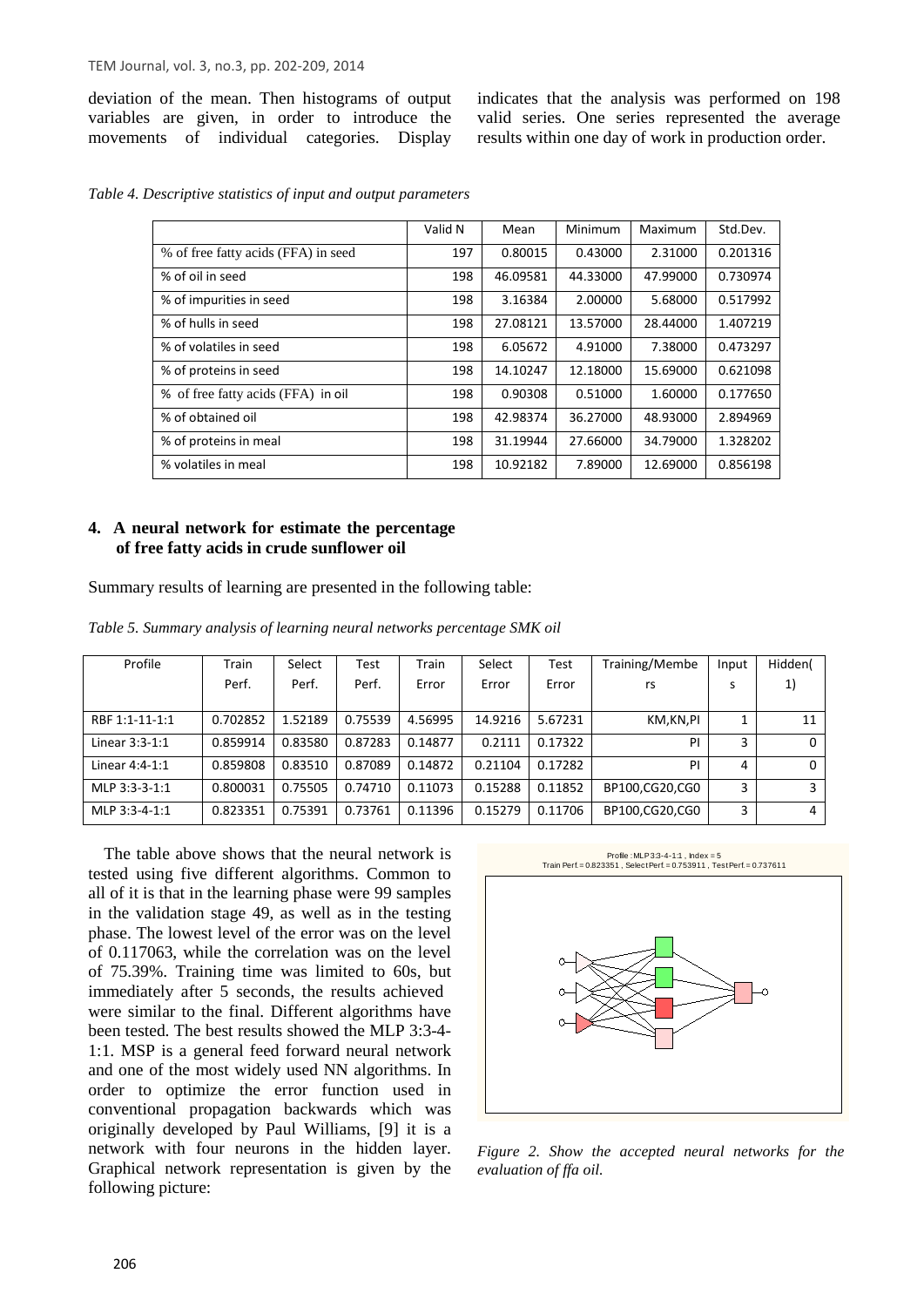The achieved level of correlation accepted model MLP 3:3-4-1:1 of 75.39% is shown by the scatter diagram and the following figure:



*Figure 3 Diagram of scattering correlation between actual output and actual percentage of ffa oil*

The results achieved are satisfactory, and the network created like that could be used to predict the category of the *percentage of free fatty acids in the oil.* This estimation could help greatly with further adjustment of the production process. Specifically it is important to know and predict the level of free fatty acids in the oil because they affect the rancidity or poor-quality of oil. If the level of free fatty acids is greater than 3% then it comes to a lower quality of crude sunflower oil.

## **5. Neural networks for estimating the percentage of generated amount of crude sunflower oil**

The following neural network is created to estimate the amount of produced crude oil. The entrance to network consists of 6 standard input parameters. 5 different algorithms were tested, and again the MLP network showed the best results. Training time was limited to 1 minute, but after only a short period of time the error level was stabilized.

The best result was shown by the network MLP 6:6-8-1 where the level of error was 0.160857, unlike for example the RBF network where the level of error was almost 30%. Network MLP 6:6-8-1 was performed with 6 neurons in the hidden layer and achieved a high level of correlation with the right result in the amount of 93.18%.

The network showed the best results when the ratio of the samples was as follows:

**The number of samples to train: the number of samples for the validation: number of test samples = 99:49:49**

Reliability of the model is slightly lower and when use the data should be interpreted with caution.

Data are of great importance according to manipulation of the oil obtained and further plans for higher levels of processing.

| Profile        | Train    | Select   | Test     | <b>Train Error</b> | Select   | Test Error | <b>Training/Members</b> | Inputs | Hidden(1) |
|----------------|----------|----------|----------|--------------------|----------|------------|-------------------------|--------|-----------|
|                | Perf.    | Perf.    | Perf.    |                    | Error    |            |                         |        |           |
| RBF 3:3-9-1:1  | 0.936765 | 0.944444 | 0.899990 | 0.315147           | 0.302636 | 0.296798   | KM,KN,PI                |        |           |
| Linear 2:2-1:1 | 0.980440 | 0.972105 | 0.965965 | 0.229506           | 0.212457 | 0.221706   | PI                      |        | 0         |
| Linear 3:3-1:1 | 0.952136 | 0.972346 | 0.986815 | 0.222880           | 0.212021 | 0.226415   | PI                      |        | 0         |
| MLP 6:6-7-1:1  | 0.874201 | 0.938441 | 0.886496 | 0.164933           | 0.163514 | 0.162703   | BP100.CG20.CG0b         | 6      |           |
| MLP 6:6-8-1:1  | 0.834007 | 0.931857 | 0.871915 | 0.156260           | 0.163201 | 0.160857   | BP100,CG20,CG15b        |        | 8         |

*Table 6. Summary analysis of learning neural networks for the percentage volume of crude oil produced.*

#### **6. Neural networks for estimating the percentage of protein in sunflower meal**

Next created neural network is to estimate protein in sunflower meal. The entrance to the network consists of 6 standard input parameters. 5 different algorithms were tested, and again the MLP network showed the best results. Training time was limited to 1 minute, but after only a short period the error level was stabilized.

|  |  |  |  | Table 7. Summary analysis of learning neural networks for the percentage of protein in sunflower meal. |  |  |  |  |  |
|--|--|--|--|--------------------------------------------------------------------------------------------------------|--|--|--|--|--|
|--|--|--|--|--------------------------------------------------------------------------------------------------------|--|--|--|--|--|

| Profile        | Train    | Select   | Test Perf. | Train    | Select   | Test     | Training/Members | Inputs | Hidden(1) |
|----------------|----------|----------|------------|----------|----------|----------|------------------|--------|-----------|
|                | Perf.    | Perf.    |            | Error    | Error    | Error    |                  |        |           |
| RBF 5:5-11-1:1 | 0.889345 | 0.902434 | 0.831536   | 0.674545 | 0.676459 | 0.689139 | KM,KN,PI         |        | 11        |
| Linear 3:3-1:1 | 0.954915 | 0.986859 | 0.923879   | 0.175376 | 0.179401 | 0.183553 | PI               |        | $\Omega$  |
| Linear 1:1-1:1 | 0.975689 | 0.974582 | 0.918994   | 0.179191 | 0.179062 | 0.183911 | PI               |        | $\Omega$  |
| MLP 3:3-7-1:1  | 0.911686 | 0.890540 | 0.873342   | 0.133951 | 0.129572 | 0.140445 | BP100.CG20.CG21b | ∍      |           |
| MLP 4:4-5-1:1  | 1.089430 | 0.880875 | 0.862773   | 0.160252 | 0.127025 | 0.138617 | BP100.CG20.CG0b  | Δ      |           |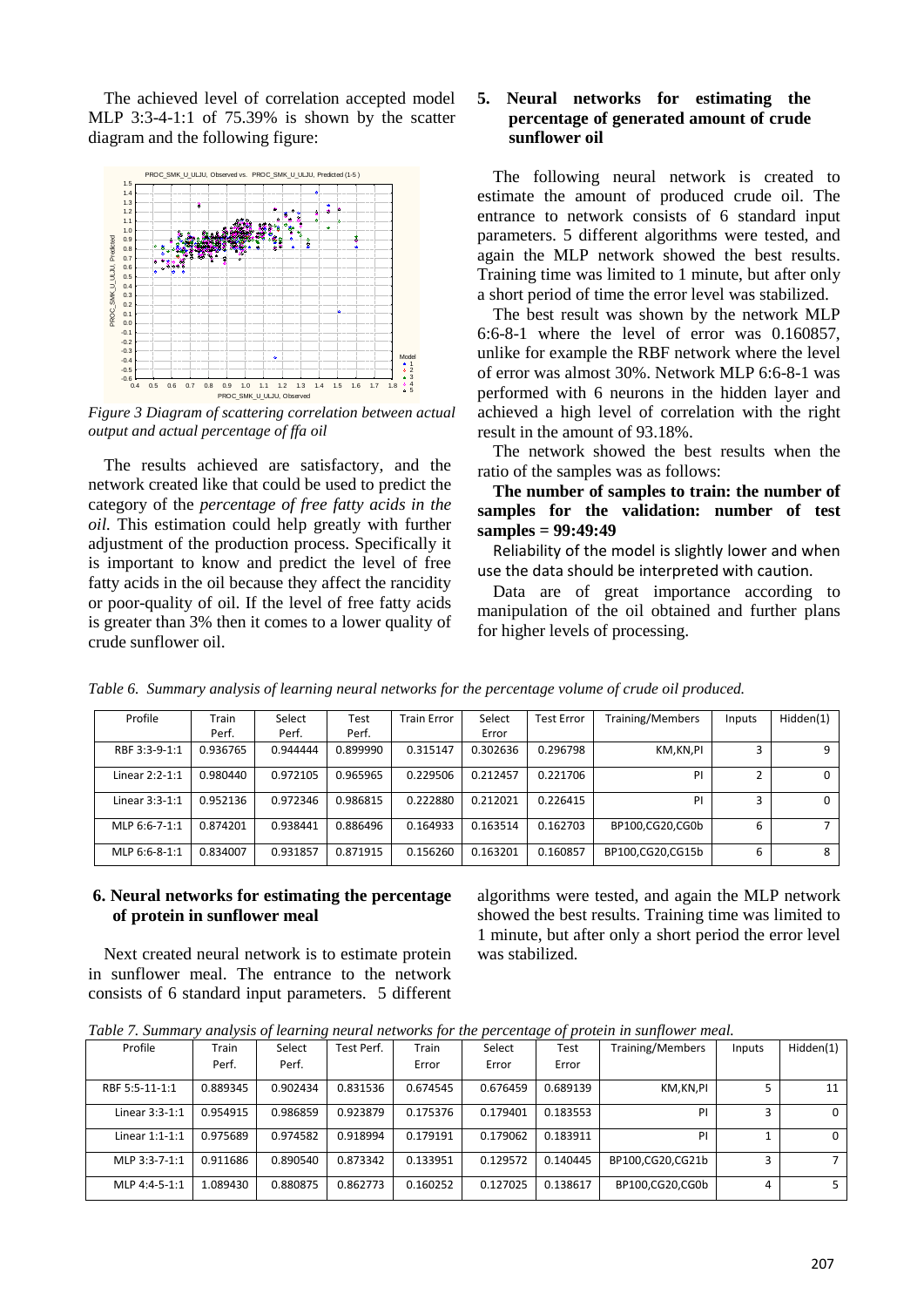TEM Journal, vol. 3, no.3, pp. 202-209, 2014

The best result was shown by the MLP network 4:4-5-1 where the level of error was 0.138617, unlike for example the RBF network where the error level was extremely high. MLP Network 4:4-5-1 was performed with 5 neurons in the hidden layer and achieved a high level of correlation with the right result in the amount of 88.09%.

The network showed the best results when the ratio of the samples was as follows:

*The number of samples to train: the number of samples for the validation: number of test samples = 147:25:25*

Graphical display of the optimal network is shown in the following figure:



*Figure 4. Graphical representation of neural networks for the percentage of protein in the meal with the most optimal*



*Figure 5 Diagram of scattering correlation between actual output and actual percentage of protein in the meal*

Previous diagram shows a reliable level of correlation between the predicted output values and the true output values. That correlation level is higher in the case of low protein values in the meal.

The sensitivity analysis of output was also done here related to certain categories. The analysis showed that for the category % of proteins in meal the most important category is % of impurities in the processing quality of sunflower, and then % of free fatty acids in the processing quality sunflower.

 The previous method of prediction could play a key role in the organization of production in the Oil Factory Banat AD. The category % of proteins in meal is crucial for further processing sunflower meal. If the meal has a higher protein level, a meal leakage is planned through sieves in order to eject the hulls and get meal with much higher protein value, and to be sold as a separate product.

| Profile        | Train    | Select   | Test    | Train    | Select   | Test    | Training/Members | Inputs | Hidden(1) |
|----------------|----------|----------|---------|----------|----------|---------|------------------|--------|-----------|
|                | Perf.    | Perf.    | Perf.   | Error    | Error    | Error   |                  |        |           |
| RBF 1:1-4-1:1  | 0.875765 | 0.925767 | 0.93282 | 1.060099 | 1.321394 | 1.14587 | KM,KN,PI         |        |           |
| Linear 4:4-1:1 | 0.910496 | 0.872832 | 0.91248 | 0.162165 | 0.180676 | 0.16367 | PI               | 4      |           |
| Linear 5:5-1:1 | 0.909172 | 0.872150 | 0.93007 | 0.161929 | 0.180570 | 0.16674 | PI               |        | 0         |
| MLP 4:4-4-1:1  | 0.815169 | 0.808229 | 0.95811 | 0.116205 | 0.135292 | 0.13828 | BP100.CG20.CG46b | 4      | 4         |
| MLP 5:5-7-1:1  | 0.812297 | 0.810510 | 0.95108 | 0.115746 | 0.135103 | 0.13732 | BP100,CG20,CG21b |        |           |

*Table 8 Summary analysis of learning neural networks for the percentage of moisture in sunflower meal*

# **7. Neural networks for estimating the percentage of moisture in sunflower meal**

 Next created neural network is to estimate moisture content in sunflower meal. The entrance to network consists of 6 standard input parameters. 5 different algorithms were tested, and again the MLP network showed the best results. Training time was

limited to 1 minute, but after only a short period the error level was stabilized.

The best result was shown by the MLP network 5:5-7-1 where the level of error wa0.135103, unlike for example the RBF network where the error level was extremely high. Network MLP 5:5-7-1 was performed with 7 neurons in the hidden layer and